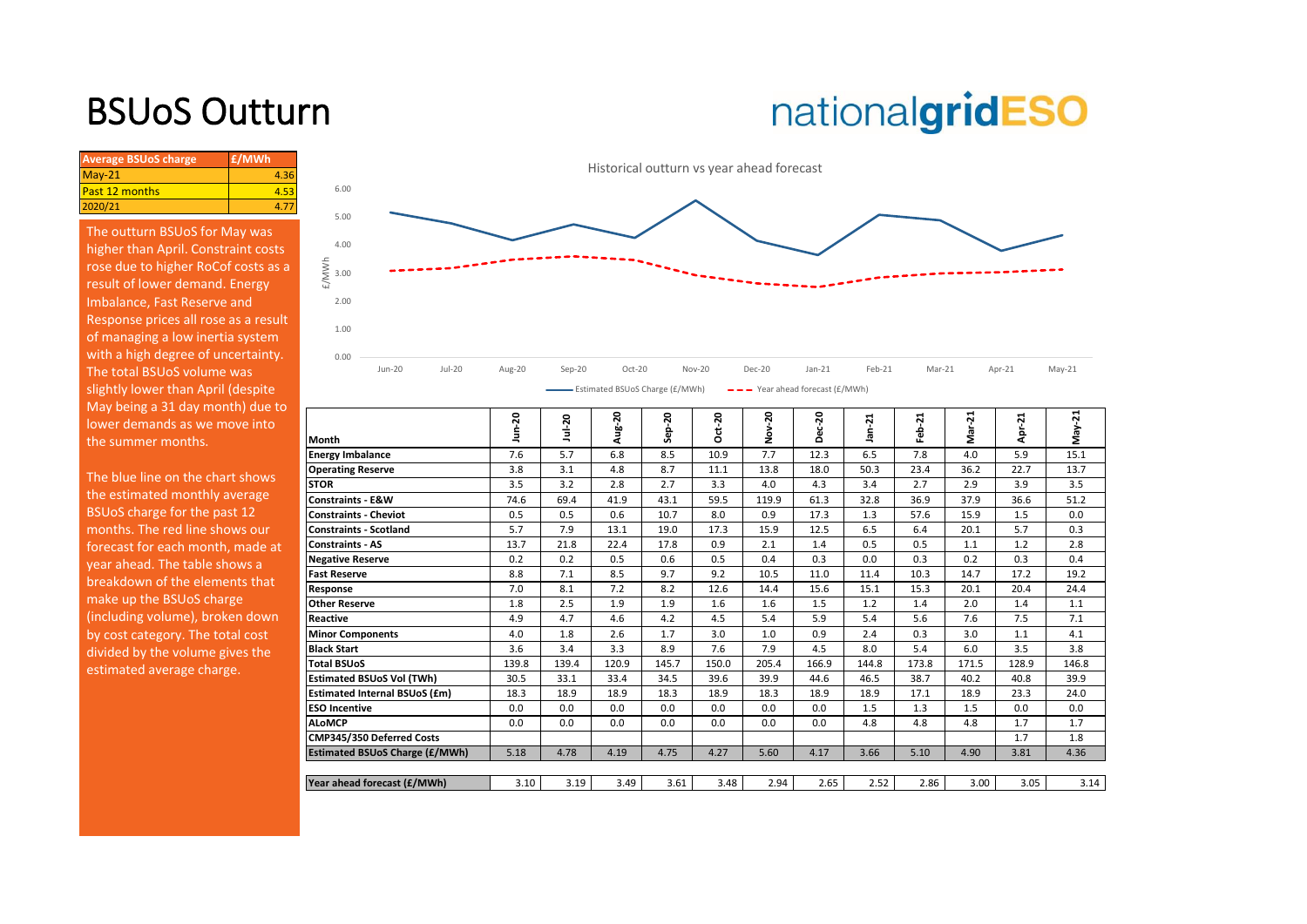### BSUoS Forecast

## nationalgridESO

| <b>Average BSUoS charge</b> | £/MWh  |      |
|-----------------------------|--------|------|
| $Jun-21$                    | 3.96   |      |
| 2021/22                     | 4 44   |      |
| 2022/23                     | 3.53   | 7.00 |
| Next 12 months              | $12 -$ |      |
|                             |        |      |

nents have been made to Fast Reserve and Response based on recently observed trends. ESO Incentive has been removed from the forecast as a separate cost and is now Price Control Financial Model. The ALoMCP costs have been revised and following the approval of CMP373 the under-recovered costs have been profiled in the forecast, further details can be found here:

https://www.nationalgrideso.com/document/1 92426/download/

In March for the FY21/22 forecast we have recosted the outage plan and adjusted the constraint costs accordingly. When producing a forecast of constraint costs, we apply a historical wind profile for each month. Variations in the constraint costs month on [month will therefore be driven by the reduction](https://www.nationalgrideso.com/charging/balancing-services-use-system-bsuos-charges)  in constraint limits due to outages in addition to the wind level applied. As such these are ndicative of where costs may outturn but variations are expected due to outturn wind not following a particular historical profile exactly.

0.00

1.00

2.00

3.00

4.00

5.00

6.00

We have added an additional line to the forecast from Apr 21 to Mar 22 to account for the deferred BSUoS as per CMP345/350.

From April 21 CMP333 comes into effect changing the demand base to gross demand (NB. This has been included in the forecast figures for some time).

The chart shows the average monthly BSUoS forecast for the next 24 months. The grey band shows the upper and lower range of the forecast. The forecast uses a combination of forecast models and historical data. Constraint costs are adjusted in line with major changes to the outage plan, system faults, and commissioning programmes. The other energy cost categories are forecast using a baseline of historical trends with adjustments for expected changes in system operation or balancing ervices markets.

Jun-21 Jul-21 Aug-21 Sep-21 Oct-21 Nov-21 Dec-21 Jan-22 Feb-22 Mar-22 Apr-22 May-22 Jun-22 Jul-22 Aug-22 Sep-22 Oct-22 Nov-22 Dec-22 Jan-23 Feb-23 Mar-23 Apr-23 May-23

Estimated BSUoS Charge (£/MWh)

| Month                                 | $un-21$ | Jul-21 | Aug-21 | Sep <sub>21</sub> | Oct-21 | Nov-21 | $Dec-21$ | $jan-22$ | $eb-22$ | Mar-22 | Apr-22 | $May-22$ | $J$ un- $22$ | $Ju+22$ | Aug-22 | Sep-22 | Dd-22 | Nov-22 | Dec-22 | $lan-23$ | Feb-23 | Mar-23 | Apr-23 | May-23 |
|---------------------------------------|---------|--------|--------|-------------------|--------|--------|----------|----------|---------|--------|--------|----------|--------------|---------|--------|--------|-------|--------|--------|----------|--------|--------|--------|--------|
|                                       |         |        |        |                   |        |        |          |          |         |        |        |          |              |         |        |        |       |        |        |          |        |        |        |        |
| <b>Energy Imbalance</b>               | 8.2     | 11.3   | 10.7   | 12.0              | 13.4   | 12.8   | 13.2     | 13.9     | 14.6    | 9.8    | 8.5    | 7.9      | 8.2          | 9.3     | 8.7    | 10.1   | 11.3  | 10.9   | 11.1   | 11.9     | 12.8   | 10.8   | 8.5    | 7.9    |
| <b>Operating Reserve</b>              | 12.5    | 11.0   | 11.2   | 14.1              | 16.4   | 16.1   | 18.9     | 21.1     | 20.9    | 18.2   | 15.3   | 12.0     | 10.8         | 11.0    | 11.2   | 14.1   | 16.4  | 16.1   | 18.9   | 21.1     | 20.9   | 13.2   | 15.3   | 12.0   |
| <b>STOR</b>                           | 5.3     | 6.0    | 5.8    | 6.3               | 6.2    | 7.4    | 7.5      | 7.6      | 6.5     | 7.4    | 5.2    | 5.6      | 5.4          | 6.0     | 5.8    | 6.3    | 6.2   | 7.4    | 7.5    | 7.6      | 6.5    | 7.4    | 5.2    | 5.6    |
| <b>Constraints</b>                    | 35.2    | 37.1   | 49.0   | 58.7              | 88.5   | 97.2   | 83.1     | 57.4     | 113.7   | 117.4  | 38.9   | 39.5     | 39.2         | 40.5    | 49.5   | 53.1   | 56.0  | 52.6   | 46.5   | 39.8     | 45.3   | 41.6   | 38.9   | 39.5   |
| <b>Negative Reserve</b>               | 1.2     | 1.8    | 1.7    | 1.8               | 1.2    | 0.5    | 0.5      | 0.6      | 0.1     | 0.2    | 0.4    | 0.9      | 1.6          | 1.8     | 1.7    | 1.8    | 1.2   | 0.5    | 0.5    | 0.6      | 0.1    | 0.2    | 0.4    | 0.9    |
| <b>Fast Reserve</b>                   | 14.5    | 19.0   | 19.6   | 15.7              | 16.2   | 16.3   | 17.2     | 17.4     | 15.2    | 16.8   | 14.5   | 14.6     | 14.2         | 14.7    | 15.2   | 14.2   | 14.7  | 14.8   | 15.6   | 15.9     | 13.8   | 15.3   | 14.5   | 14.6   |
| Response                              | 22.7    | 24.8   | 25.3   | 23.1              | 23.5   | 23.0   | 23.5     | 23.3     | 21.5    | 23.6   | 19.7   | 20.7     | 19.8         | 20.7    | 21.2   | 19.2   | 19.4  | 19.1   | 19.5   | 19.3     | 17.8   | 19.5   | 19.7   | 20.7   |
| <b>Other Reserve</b>                  | 1.3     | 1.2    | 1.3    | 1.0               | 0.9    | 0.9    | 0.9      | 0.9      | 0.9     | 1.0    | 1.1    | 0.9      | 1.0          | 1.2     | 1.3    | 1.0    | 0.9   | 0.9    | 0.9    | 0.9      | 0.9    | 1.0    | 1.1    | 0.9    |
| Reactive                              | 7.3     | 7.6    | 7.5    | 7.2               | 7.5    | 7.2    | 7.8      | 7.7      | 6.3     | 6.8    | 7.4    | 8.2      | 7.7          | 7.6     | 7.5    | 7.2    | 7.5   | 7.2    | 7.8    | 7.7      | 6.3    | 6.8    | 7.4    | 8.2    |
| <b>Minor Components</b>               | 2.4     | 2.6    | 2.6    | 2.0               | 3.1    | 1.6    | 2.0      | 0.5      | 2.3     | 0.3    | 3.0    | 3.0      | 2.6          | 2.6     | 1.5    | 1.1    | 2.1   | 0.6    | 1.0    | $-0.6$   | 2.3    | 0.3    | 3.0    | 3.0    |
| <b>Black Start</b>                    | 3.8     | 3.8    | 3.8    | 3.8               | 3.8    | 3.8    | 3.8      | 3.8      | 3.8     | 3.8    | 3.8    | 3.9      | 3.9          | 3.9     | 3.9    | 3.9    | 3.9   | 3.9    | 3.9    | 3.9      | 3.9    | 3.9    | 3.9    | 3.9    |
| <b>Total BSUoS</b>                    | 114.4   | 126.2  | 138.5  | 145.9             | 180.7  | 186.8  | 178.3    | 154.3    | 205.9   | 205.5  | 117.8  | 117.0    | 114.5        | 119.2   | 127.5  | 132.0  | 139.5 | 133.9  | 133.1  | 128.1    | 130.7  | 120.1  | 117.8  | 117.1  |
| <b>Esitmated BSUoS Vol (TWh)</b>      | 35.7    | 36.4   | 36.7   | 38.2              | 40.7   | 48.8   | 49.7     | 53.7     | 44.7    | 46.0   | 40.0   | 37.9     | 35.7         | 36.4    | 36.7   | 38.2   | 40.7  | 48.8   | 49.7   | 53.7     | 44.7   | 46.0   | 40.0   | 37.9   |
| <b>Estimated Internal BSUoS (£m)</b>  | 23.3    | 24.0   | 24.0   | 23.3              | 24.0   | 23.3   | 24.0     | 24.0     | 21.7    | 24.0   | 23.3   | 24.0     | 23.3         | 24.0    | 24.0   | 23.3   | 24.0  | 23.3   | 24.0   | 24.0     | 21.7   | 24.0   | 23.3   | 24.0   |
| <b>BSUoS Cost Recovery</b>            | 0.0     | 0.0    | 0.0    | 0.0               | 5.8    | 5.6    | 5.8      | 5.8      | 5.2     | 5.8    | 0.0    | 0.0      | 0.0          | 0.0     | 0.0    | 0.0    | 0.0   | 0.0    | 0.0    | 0.0      | 0.0    | 0.0    | 0.0    | 0.0    |
| <b>ALoMCP</b>                         | 1.7     | 1.7    | 1.7    | 1.7               | 1.7    | 1.7    | 1.7      | 1.7      | 1.7     | 1.7    | 0.0    | 0.0      | 0.0          | 0.0     | 0.0    | 0.0    | 0.0   | 0.0    | 0.0    | 0.0      | 0.0    | 0.0    | 0.0    | 0.0    |
| CMP345/350 Deferred Costs             | 1.7     | 1.8    | 1.8    | 1.7               | 1.8    | 1.7    | 1.8      | 1.8      | 1.6     | 1.8    |        |          |              |         |        |        |       |        |        |          |        |        |        |        |
| <b>Estimated BSUoS Charge (£/MWh)</b> | 3.96    | 4.22   | 4.52   | 4.52              | 5.25   | 4.49   | 4.26     | 3.49     | 5.28    | 5.19   | 3.52   | 3.73     | 3.86         | 3.93    | 4.13   | 4.07   | 4.01  | 3.22   | 3.16   | 2.83     | 3.41   | 3.14   | 3.52   | 3.73   |
|                                       |         |        |        |                   |        |        |          |          |         |        |        |          |              |         |        |        |       |        |        |          |        |        |        |        |

| High Error Band (£/MWh) | 4 73 4.99 5.29 5.44 6.36 6.33 5.93 4.58 6.31 6.19 4.67 4.94 5.15 5.28 5.53 5.43 5.43 4.65 4.51 4.20 4.77 4.47 4.83   |  |  |  |  |  |  |  |  |  |  |  | 5.04 |
|-------------------------|----------------------------------------------------------------------------------------------------------------------|--|--|--|--|--|--|--|--|--|--|--|------|
| Low Error Band (£/MWh)  | 4 3.18 3.45 3.75 3.60 3.87 3.01 3.01 2.26 4.05 3.98 2.38 2.52 2.58 2.59 2.72 2.70 2.60 1.80 1.82 1.47 2.05 1.80 2.22 |  |  |  |  |  |  |  |  |  |  |  |      |

24 month rolling forecast with error bands